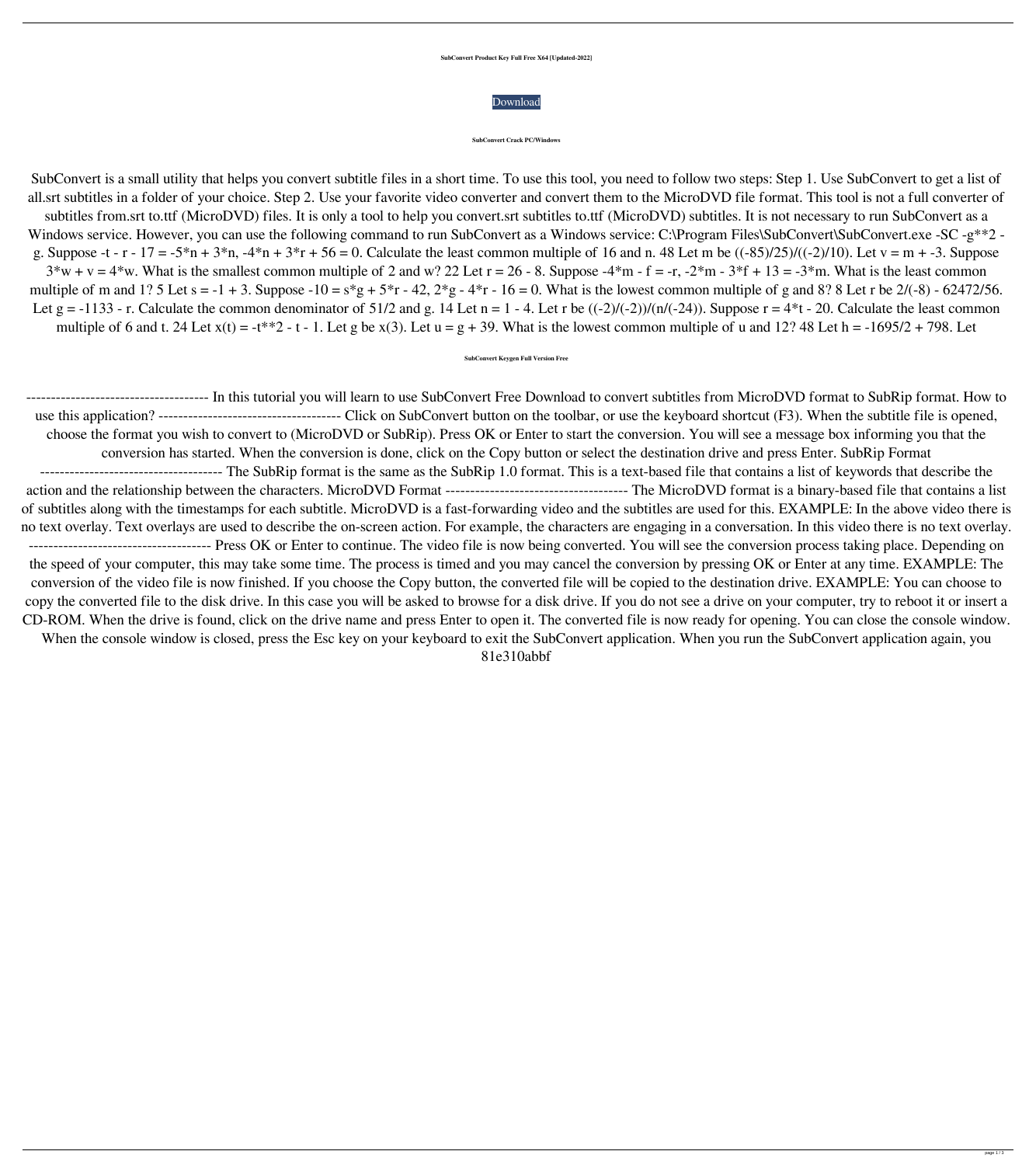**SubConvert Crack+ Activation Code Free**

The program handles very big files. In some cases it may be hard to say how long your file is, because it depends on the number of frames, the number of sections, the frame size, and the maximum number of characters per frame. The program is based on the library SubRipSubtitles. It supports SubRip 2.0, SubRip 2.2, and SubRip 2.4 formats. This is a free and easy to use software. Features It can: convert any SubRip file to MicroDVD with any subtitles in any languages, and with any font size parse SubRip 2.0, SubRip 2.2 and SubRip 2.4 Saving the subtitles in a text file Recognition of subtitle frames Support for keyframes Support for different subtitle languages, if available If you don't have one, you can easily download the most common subtitles for any movies. Support for the following languages: English Spanish German Italian French Portuguese Russian Arabic Turkish Ukrainian Polish Spanish (Latin America) Serbian Greek Bulgarian Greek (Greece) Finnish Croatian Romanian Latvian Slovak Hungarian Czech Slovak (Slovakia) Macedonian Portuguese (Brazil) Slovene Serbian (Serbia) Bulgarian (Bulgaria) Macedonian (Macedonia) Czech (Czech Republic) Greek (Greece) Romanian (Romania) Slovak (Slovakia) Hungarian (Hungary) Latvian (Latvia) Serbian (Serbia) Croatian (Croatia) Romanian (Romania) Italian (Italy) Portuguese (Portugal) Greek (Greece) Finnish (Finland) Greek (Greece) Greek (Greece) Turkish (Turkey

## **What's New In SubConvert?**

\* The easiest way to create MicroDVD subtitles. \* Provides the ability to convert SubRip (Subtitles in.srt) format to MicroDVD Subtitles format. \* Various languages are supported, including English, Chinese, Japanese, Portuguese, Russian, Spanish, and Thai. This is a conversion software to use with a MicroDVD. The conversion software will take a SubRip.srt file and then save it in MicroDVD's subtitle format. The conversion software will leave the subtitles intact and allow the user to simply watch the video. For example, a user might just want to convert his video to subtitle for their school class, or maybe he wants to convert his video to subtitles for a DVD he wants to make for his own. As a SubRip, the subtitles are already in a specific format, however as a MicroDVD, they are in different format, and as a result the subtitles file needs to be converted to MicroDVD's format. The SubRip format is a simple.srt file with a.en extension. The MicroDVD format requires a.srt file with a.fro extension. The user selects the video file, and then the location for the subtitles file. The program will then start the conversion. The conversion takes place in a background thread so that the user can continue to watch the video. Features: \* &n